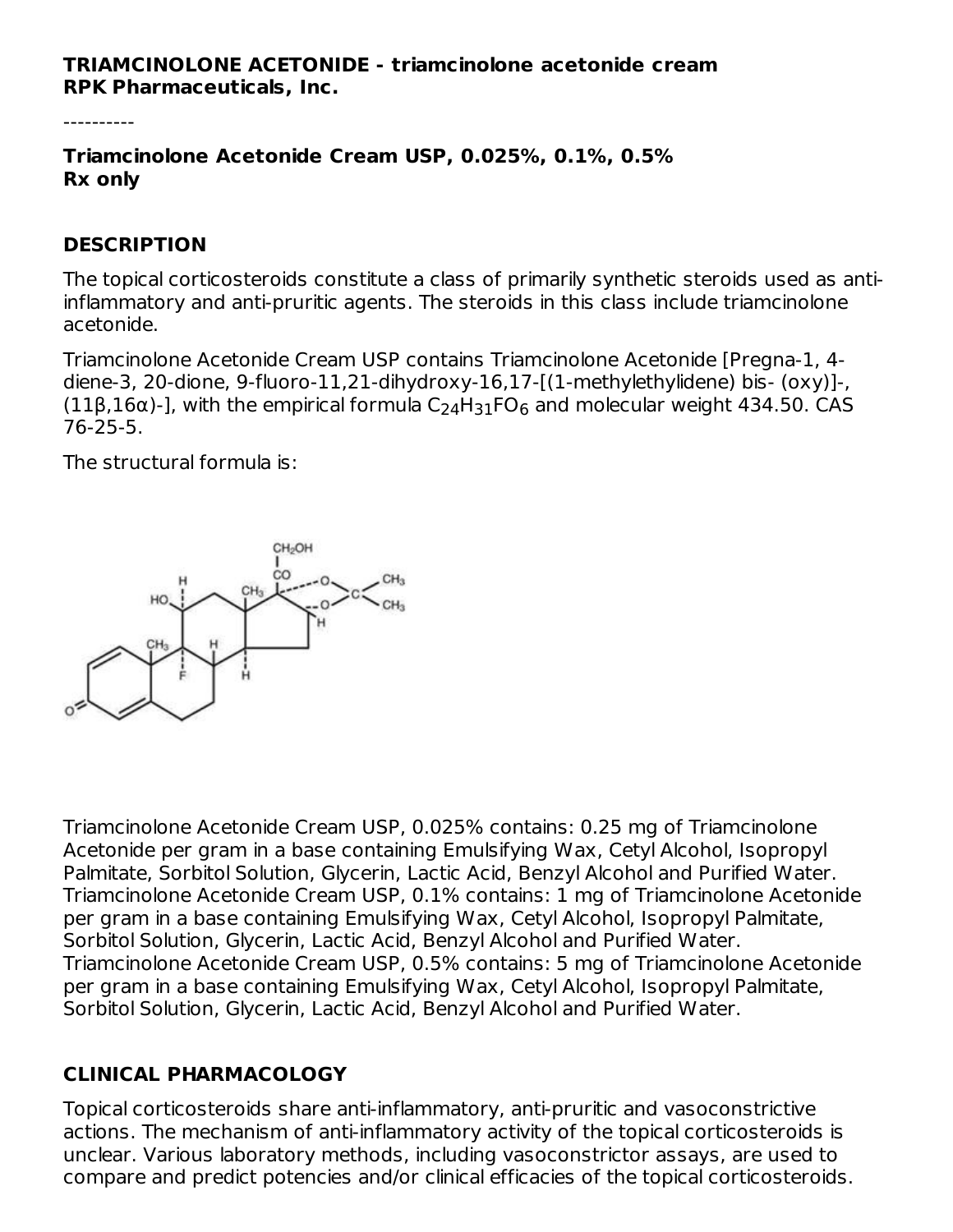There is some evidence to suggest that a recognizable correlation exists between vasoconstrictor potency and therapeutic efficacy in man.

#### **Pharmacokinetics**

The extent of percutaneous absorption of topical corticosteroids is determined by many factors including the vehicle, the integrity of the epidermal barrier, and the use of occlusive dressings. Topical corticosteroids can be absorbed from normal intact skin. Inflammation and/or other disease processes in the skin increase percutaneous absorption. Occlusive dressings substantially increase the percutaneous absorption of topical corticosteroids. Thus, occlusive dressings may be a valuable therapeutic adjunct for treatment of resistant dermatoses (See **DOSAGE AND ADMINISTRATION**). Once absorbed through the skin, topical corticosteroids are handled through pharmacokinetic pathways similar to systemically administered corticosteroids. Corticosteroids are bound to plasma proteins in varying degrees. Corticosteroids are metabolized primarily in the liver and are then excreted by the kidneys. Some of the topical corticosteroids and their metabolites are also excreted into the bile.

## **INDICATIONS & USAGE**

Triamcinolone cream is indicated for the relief of the inflammatory and pruritic manifestations of corticosteroid-responsive dermatoses.

# **CONTRAINDICATIONS**

Topical corticosteroids are contraindicated in those patients with a history of hypersensitivity to any of the components of the preparation.

## **PRECAUTIONS**

## **GENERAL PRECAUTIONS**

Systemic absorption of topical corticosteroids has produced reversible hypothalamic pituitary adrenal (HPA) axis suppression, manifestations of Cushing's syndrome, hyperglycemia, and glucosuria in some patients.Conditions which augment systemic absorption include the application of the more potent steroids, use over large surface areas, prolonged use, and the addition of occlusive dressings.Therefore, patients receiving a large dose of any potent topical steroid applied to a large surface area or under an occlusive dressing should be evaluated periodically for evidence of HPA axis suppression by using the urinary free cortisol and ACTH stimulation tests, and for impairment of thermal homeostasis. If HPA axis suppression or elevation of the body temperature occurs, an attempt should be made to withdraw the drug, to reduce the frequency of application, substitute a less potent steroid, or use a sequential approach when utilizing the occlusive technique.Recovery of HPA axis function and thermal homeostasis are generally prompt and complete upon discontinuation of the drug. Infrequently, signs and symptoms of steroid withdrawal may occur, requiring supplemental systemic corticosteroids. Occasionally, a patient may develop a sensitivity reaction to a particular occlusive dressing material or adhesive and a substitute material may be necessary.Children may absorb proportionally larger amounts of topical corticosteroids and thus be more susceptible to systemic toxicity (see PRECAUTIONS,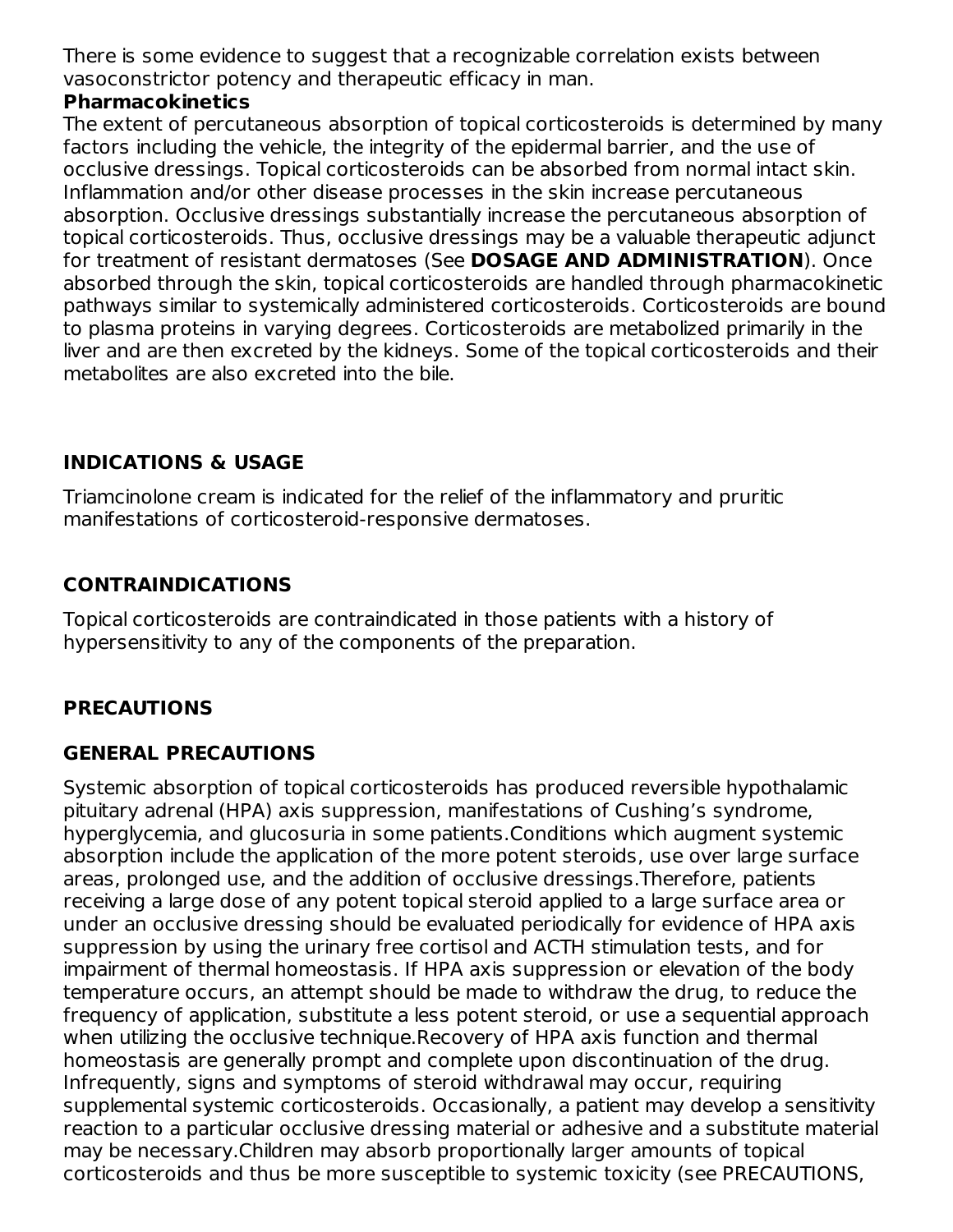Pediatric Use).If irritation develops, topical corticosteroids should be discontinued and appropriate therapy instituted.In the presence of dermatological infections, the use of an appropriate antifungal or antibacterial agent should be instituted. If a favorable response does not occur promptly, the corticosteroid should be discontinued until the infection has been adequately controlled.These preparations are not for ophthalmic use.

# **INFORMATION FOR PATIENTS**

Patients using topical corticosteroids should receive the following information and instructions:

1. This medication is to be used as directed by the physician. It is for dermatologic use only. Avoid contact with the eyes.

2. Patients should be advised not to use this medication for any disorder other than for which it was prescribed.

3. The treated skin area should not be bandaged or otherwise covered or wrapped as to be occlusive unless directed by the physician.

4. Patients should report any signs of local adverse reactions especially under occlusive dressing.

5. Parents of pediatric patients should be advised not to use tight-fitting diapers or plastic pants on a child being treated in the diaper area, as these garments may constitute occlusive dressings.

# **LABORATORY TESTS**

A urinary free cortisol test and ACTH stimulation test may be helpful in evaluating HPA axis suppression.

## **CARCINOGENESIS & MUTAGENESIS & IMPAIRMENT OF FERTILITY**

Long-term animal studies have not been performed to evaluate the carcinogenic potential or the effect on fertility of topical corticosteroids. Studies to determine mutagenicity with prednisolone and hydrocortisone have revealed negative results.

## **PREGNANCY**

## **Teratogenic Effects Category C**

Corticosteroids are generally teratogenic in laboratory animals when administered systemically at relatively low dosage levels. The more potent corticosteroids have been shown to be teratogenic after dermal application in laboratory animals. There are no adequate and well controlled studies in pregnant women on teratogenic effects from topically applied corticosteroids. Therefore, topical corticosteroids should be used during pregnancy only if the potential benefit justifies the potential risk to the fetus. Drugs of this class should not be used extensively on pregnant patients, in large amounts, or for prolonged periods of time.

## **NURSING MOTHERS**

It is not known whether topical administration of corticosteroids could result in sufficient systemic absorption to produce detectable quantities in breast milk. Systemically administered corticosteroids are secreted into breast milk in quantities not likely to have a deleterious effect on the infant. Nevertheless, caution should be exercised when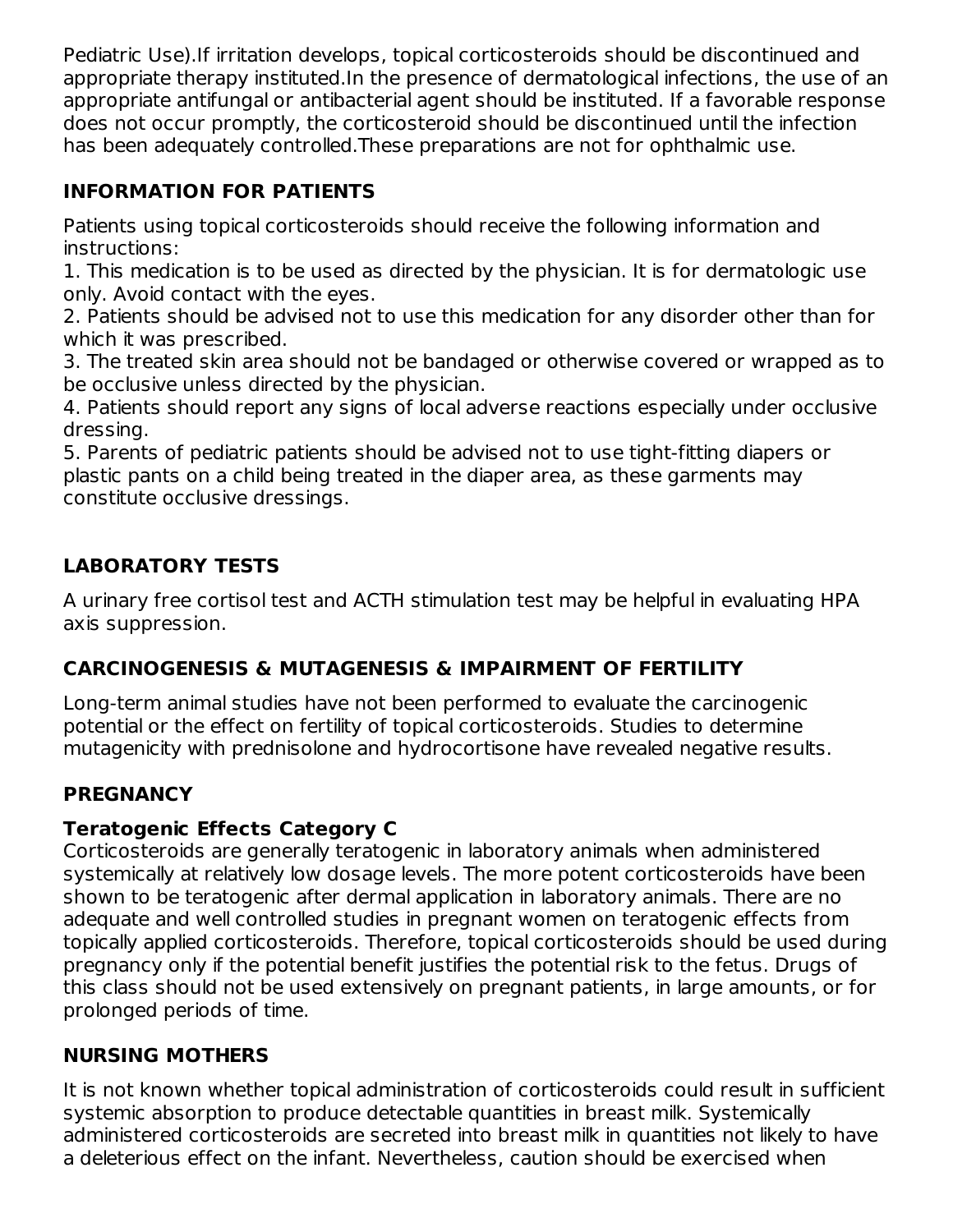topical corticosteroids are administered to a nursing woman.

# **PEDIATRIC USE**

Pediatric patients may demonstrate greater susceptibility to topical corticosteroidinduced HPA axis suppression and Cushing's syndrome than mature patients because of a larger skin surface area to body weight ratio.

Hypothalamic-pituitary-adrenal (HPA) axis suppression, Cushing's syndrome, and intracranial hypertension have been reported in children receiving topical corticosteroids.Manifestations of adrenal suppression in children include linear growth retardation, delayed weight gain, low plasma cortisol levels, and absence of response to ACTH stimulation. Manifestations of intracranial hypertension include bulging fontanelles, headaches, and bilateral papilledema.Administration of topical corticosteroids to children should be limited to the least amount compatible with an effective therapeutic regimen. Chronic corticosteroid therapy may interfere with the growth and development of children.

## **ADVERSE REACTIONS**

The following local adverse reactions are reported infrequently with topical corticosteroids, but may occur more frequently with the use of occlusive dressings. These reactions are listed in an approximate decreasing order of occurrence: burning, itching, irritation, dryness, folliculitis, hypertrichosis, acneiform eruptions, hypopigmentation, perioral dermatitis, allergic contact dermatitis, maceration of the skin, secondary infection, skin atrophy, striae and miliaria.

## **OVERDOSAGE**

Topically applied corticosteroids can be absorbed in sufficient amounts to produce systemic effects (See PRECAUTIONS).

## **DOSAGE & ADMINISTRATION**

Apply Triamcinolone Acetonide Cream 0.025% to the affected area two to four times daily. Rub in gently.

Apply the 0.1% or the 0.5% Triamcinolone Acetonide Cream, as appropriate, to the affected area two to three times daily. Rub in gently.

## **Occlusive Dressing Technique**

Occlusive dressings may be used for the management of psoriasis or other recalcitrant conditions. Gently rub a small amount of cream into the lesion until it disappears.

Reapply the preparation leaving a thin coating on the lesion, cover with pliable nonporous film, and seal the edges. If needed, additional moisture may be provided by covering the lesion with a dampened clean cotton cloth before the nonporous film is applied or by briefly wetting the affected area with water immediately prior to applying the medication. The frequency of changing dressings is best determined on an individual basis. It may be convenient to apply triamcinolone acetonide cream under an occlusive dressing in the evening and to remove the dressing in the morning (i.e., 12-hour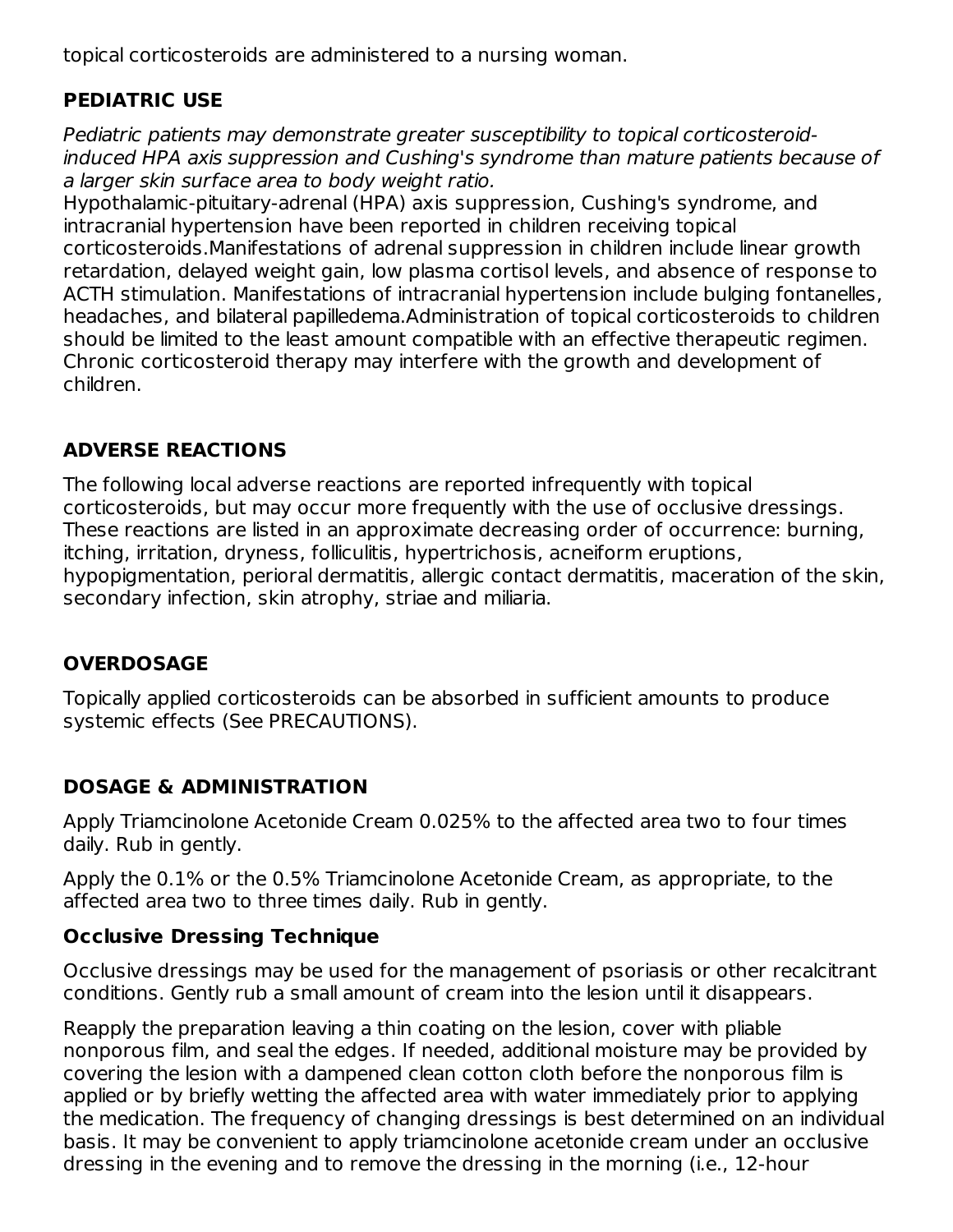occlusion). When utilizing the 12-hour occlusion regimen, additional cream should be applied, without occlusion, during the day. Reapplication is essential at each dressing change. If an infection develops, the use of occlusive dressings should be discontinued and appropriate antimicrobial therapy instituted.

#### **HOW SUPPLIED**

Product: 53002-9333

NDC: 53002-9333-1 15 g in a TUBE, WITH APPLICATOR

NDC: 53002-9333-3 80 g in a TUBE, WITH APPLICATOR

#### **TRIAMCINOLONE ACETONIDE CREAM**



| <b>TRIAMCINOLONE ACETONIDE</b>                                                             |                                                                                                               |                                   |                           |  |  |  |  |
|--------------------------------------------------------------------------------------------|---------------------------------------------------------------------------------------------------------------|-----------------------------------|---------------------------|--|--|--|--|
| triamcinolone acetonide cream                                                              |                                                                                                               |                                   |                           |  |  |  |  |
|                                                                                            |                                                                                                               |                                   |                           |  |  |  |  |
| <b>Product Information</b>                                                                 |                                                                                                               |                                   |                           |  |  |  |  |
| <b>Product Type</b>                                                                        | <b>Item Code</b><br><b>HUMAN PRESCRIPTION</b><br>NDC:53002-9333(NDC:33342-<br><b>DRUG</b><br>(Source)<br>329) |                                   |                           |  |  |  |  |
| <b>Route of Administration</b>                                                             | <b>TOPICAL</b>                                                                                                |                                   |                           |  |  |  |  |
|                                                                                            |                                                                                                               |                                   |                           |  |  |  |  |
| <b>Active Ingredient/Active Moiety</b>                                                     |                                                                                                               |                                   |                           |  |  |  |  |
| <b>Ingredient Name</b>                                                                     |                                                                                                               | <b>Basis of Strength Strength</b> |                           |  |  |  |  |
| TRIAMCINOLONE ACETONIDE (UNII: F446C597KA) (TRIAMCINOLONE ACETONIDE<br>- UNII: F446C597KA) | <b>TRIAMCINOLONE</b><br><b>ACETONIDE</b>                                                                      |                                   | 1 <sub>mg</sub><br>in 1 q |  |  |  |  |
|                                                                                            |                                                                                                               |                                   |                           |  |  |  |  |
| <b>Inactive Ingredients</b>                                                                |                                                                                                               |                                   |                           |  |  |  |  |
|                                                                                            | <b>Strength</b>                                                                                               |                                   |                           |  |  |  |  |
| <b>CETYL ALCOHOL (UNII: 936JST6JCN)</b>                                                    |                                                                                                               |                                   |                           |  |  |  |  |
| ISOPROPYL PALMITATE (UNII: 8CRQ2TH63M)                                                     |                                                                                                               |                                   |                           |  |  |  |  |
| <b>SORBITOL (UNII: 506T60A25R)</b>                                                         |                                                                                                               |                                   |                           |  |  |  |  |
| <b>GLYCERIN (UNII: PDC6A3C0OX)</b>                                                         |                                                                                                               |                                   |                           |  |  |  |  |
| <b>LACTIC ACID. UNSPECIFIED FORM (UNII: 33X04XA5AT)</b>                                    |                                                                                                               |                                   |                           |  |  |  |  |
| <b>BENZYL ALCOHOL (UNII: LKG8494WBH)</b>                                                   |                                                                                                               |                                   |                           |  |  |  |  |